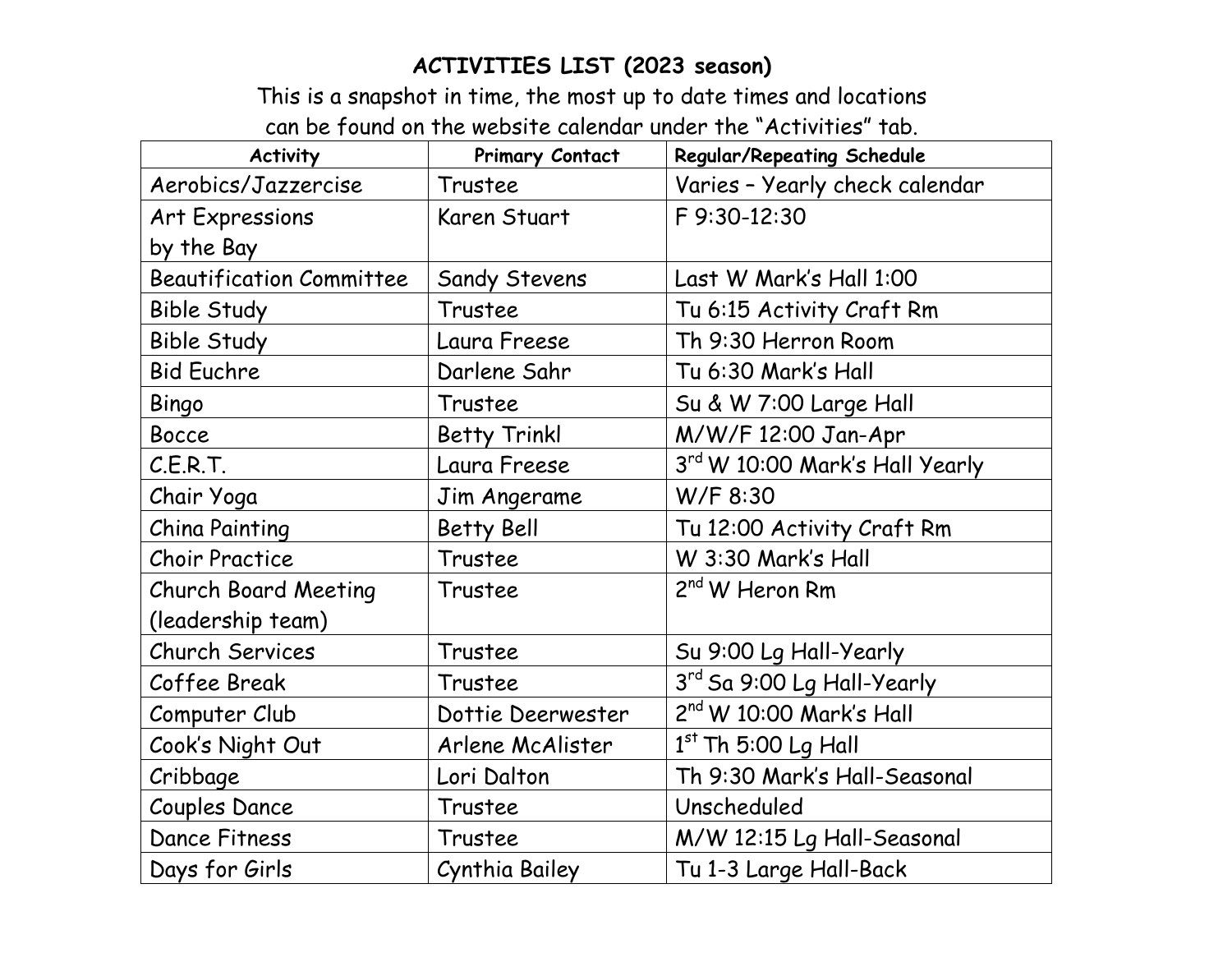| <b>Decorative Painting</b> | Maryanne Flynn       | M 9:00/6:00 Act Center-Seasonal                 |
|----------------------------|----------------------|-------------------------------------------------|
| Euchre                     | Carol Banner         | M/F 6:00 Mark's Hall                            |
| Fun Band                   | Gail Opper           | F 9:00 Mark's Hall-Seasonal                     |
| Hand & Foot                | Dottie Deerwester    | Th/F 6:00 Activity Craft Rm                     |
| Hobby Club                 | Rod Smith            | 1 <sup>st</sup> Th or Sat Lg Hall-Nov-Apr       |
| Horseshoes                 | <b>Steve Harvey</b>  | Every Day Beach Area-Yearly                     |
| <b>Jam Session</b>         | Hope Warner          | F 1:00 Mark's Hall-Seasonal                     |
| Joker Rummy                | Jane Carr            | W 1:00 Pelican Room - Yearly                    |
| Karaoke                    | <b>Emily Green</b>   | 2 <sup>nd</sup> Su 1:00 Beach Pavilion-Seasonal |
| Ladies' Bible Study        | Laura Freese         | Th 9:30 Heron Room-Seasonal                     |
| Ladies' Sewing Group       | Priscilla Boisvert   | Th 1:00 Craft Room II                           |
| Line Dance                 | Trustee              | Tu 6:00 Lg Hall-Seasonal                        |
| Literary Ladies            | Janet Merchant       | Th 2:00 Mark's Hall-Seasonal                    |
| Mahjong                    | Mary Wadman          | Tu/Fr 1:00 Pelican Room                         |
| Masonic Square             | John White           | M 6:00 Mark's Hall - Varies                     |
| Meditation                 | Jim Angerame         | M 9:00 Pelican Room-Seasonal                    |
| Men's Bible Study          | Pete Price           | F 8:00 Mark's Hall-Seasonal                     |
| Neighborhood Watch         | Debbie Best          | 4 <sup>th</sup> Tu 7:30 Lg Hall-January only    |
| Pickle Ball                | Joe Carey            | Varies check calendar                           |
| Pinochle                   | Carol Banner         | Tu 6:30 Mark's Hall                             |
| Poker                      | <b>Charles Weiss</b> | Tu & F 4:30/F 5:00 Heron Room                   |
| Pot Luck                   | Trustee              | $3rd$ Tu 5:00 Lg Hall Nov-Apr                   |
| Pottery Class              | Karen Stuart         | Tu 6:30 Craft Room II-Yearly                    |
| Rip & Roll (Church)        | Trustee              | 2 <sup>nd</sup> Mo 9:30 Activity Craft Room     |
| Rummikub                   | Kathy Handy          | Tu/Th 1:30 Yearly (location varies)             |
| Saturday Night Dance       | Trustee              | Sa 6:00 Lg Hall-Seasonal                        |